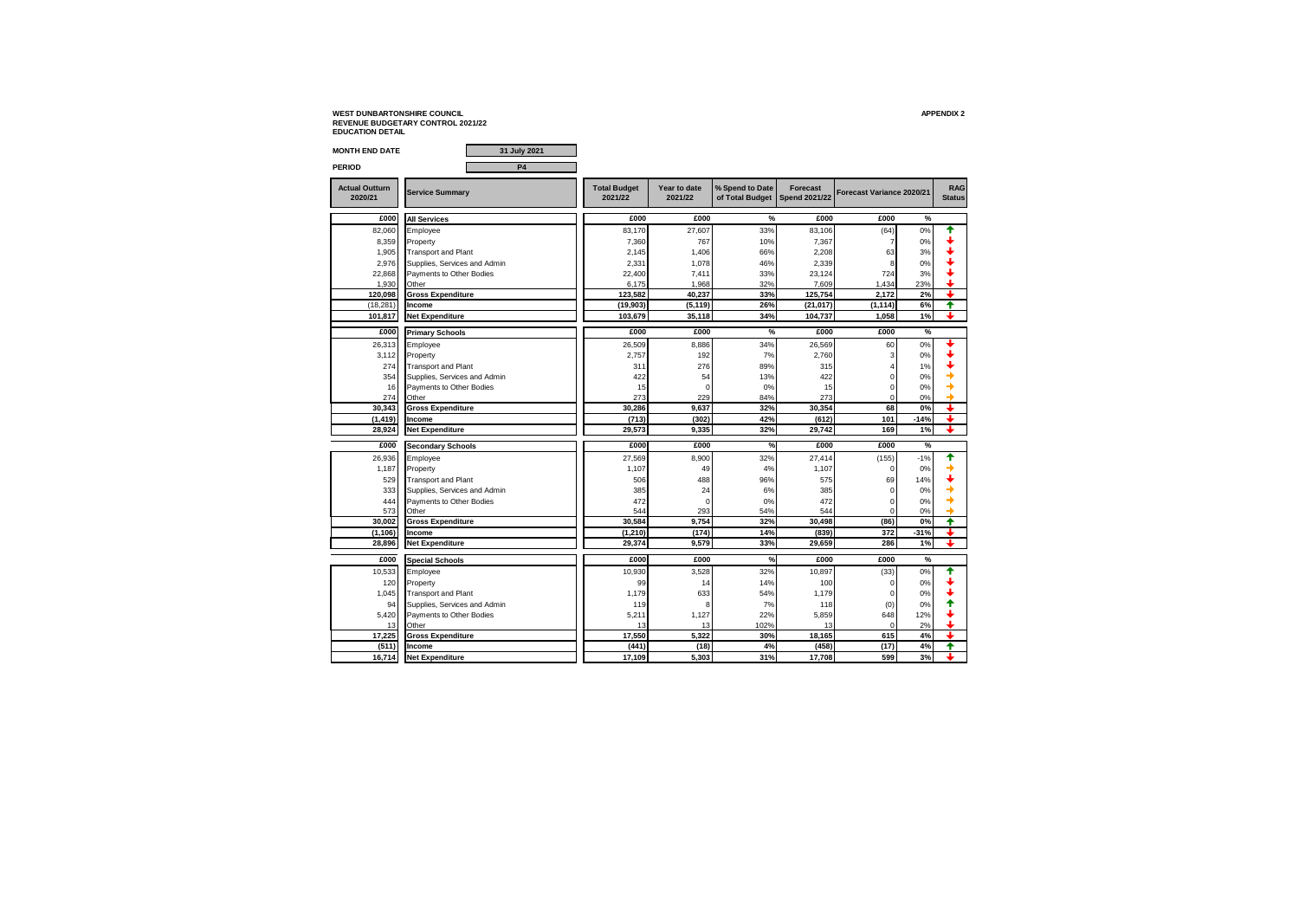| <b>MONTH END DATE</b>            | 31 July 2021                  |                                |                         |                                    |                                  |                           |        |                             |
|----------------------------------|-------------------------------|--------------------------------|-------------------------|------------------------------------|----------------------------------|---------------------------|--------|-----------------------------|
| <b>PERIOD</b>                    | <b>P4</b>                     |                                |                         |                                    |                                  |                           |        |                             |
| <b>Actual Outturn</b><br>2020/21 | <b>Service Summary</b>        | <b>Total Budget</b><br>2021/22 | Year to date<br>2021/22 | % Spend to Date<br>of Total Budget | Forecast<br><b>Spend 2021/22</b> | Forecast Variance 2020/21 |        | <b>RAG</b><br><b>Status</b> |
| £000                             | <b>Psychological Services</b> | £000                           | £000                    | %                                  | £000                             | £000                      | %      |                             |
| 534                              | Employee                      | 578                            | 187                     | 32%                                | 581                              | 3                         | 0%     |                             |
| $\Omega$                         | Property                      |                                | 0                       | 0%                                 | n                                | $\mathbf 0$               | 0%     |                             |
| $\overline{1}$                   | <b>Transport and Plant</b>    |                                | 0                       | 0%                                 |                                  | (3)                       | $-72%$ |                             |
| 4                                | Supplies, Services and Admin  |                                | 0                       | 4%                                 | 7                                | $\mathbf 0$               | 0%     |                             |
| $\mathbf 0$                      | Payments to Other Bodies      | n                              | 0                       | 0%                                 | $\mathbf 0$                      | $\mathbf 0$               | 0%     |                             |
| $\mathbf 0$                      | Other                         | $\Omega$                       | 0                       | 0%                                 | 0                                | $\overline{0}$            | 0%     |                             |
| 539                              | <b>Gross Expenditure</b>      | 590                            | 187                     | 32%                                | 589                              | (0)                       | 0%     | ♠                           |
| (59)                             | Income                        | (82)                           | (21)                    | 26%                                | (82)                             | $\mathbf 0$               | 0%     |                             |
| 480                              | <b>Net Expenditure</b>        | 508                            | 166                     | 33%                                | 507                              | (0)                       | 0%     | ♠                           |
| £000                             | <b>Miscellaneous</b>          | £000                           | £000                    | %                                  | £000                             | £000                      | %      |                             |
| $\mathbf 0$                      | Employee                      | 0                              | 0                       | 0%                                 | $\mathbf 0$                      | 0                         | 0%     |                             |
| $\mathbf 0$                      | Property                      | O                              | 0                       | 0%                                 | 0                                | $\overline{0}$            | 0%     |                             |
| $\mathbf 0$                      | <b>Transport and Plant</b>    | O                              | 0                       | 0%                                 | $\Omega$                         | $\overline{0}$            | 0%     |                             |
| $\mathbf 0$                      | Supplies, Services and Admin  | 0                              | 0                       | 0%                                 | $\Omega$                         | $\Omega$                  | 0%     |                             |
| 856                              | Payments to Other Bodies      | 895                            | 298                     | 33%                                | 895                              | $\overline{0}$            | 0%     |                             |
| $\mathbf 0$                      | Other                         | $\Omega$                       | $\Omega$                | 0%                                 | $\Omega$                         | $\overline{0}$            | 0%     |                             |
| 856                              | <b>Gross Expenditure</b>      | 895                            | 298                     | 33%                                | 895                              | $\mathbf 0$               | 0%     |                             |
| (266)                            | Income                        | (266)                          | (167)                   | 63%                                | (266)                            | $\mathbf{0}$              | 0%     |                             |
| 590                              | <b>Net Expenditure</b>        | 629                            | 131                     | 21%                                | 629                              | $\mathbf 0$               | 0%     |                             |
| £000                             | <b>Early Years</b>            | £000                           | £000                    | %                                  | £000                             | £000                      | %      |                             |
| 11.567                           | Employee                      | 15.034                         | 4.120                   | 27%                                | 15.027                           | (7)                       | 0%     |                             |
| 388                              | Property                      | 248                            | 30                      | 12%                                | 251                              | 3                         | 1%     |                             |
| $\overline{1}$                   | <b>Transport and Plant</b>    | 24                             | $\Omega$                | 1%                                 | 24                               | $\mathbf 0$               | 0%     |                             |
| 794                              | Supplies, Services and Admin  | 1,099                          | 191                     | 17%                                | 1,098                            | (0)                       | 0%     |                             |
| 3,177                            | Payments to Other Bodies      | 2,857                          | 1,043                   | 36%                                | 2,902                            | 45                        | 2%     |                             |
| 0                                | Other                         |                                | $\Omega$                | 0%                                 | n                                | $\Omega$                  | 0%     |                             |
| 15,927                           | <b>Gross Expenditure</b>      | 19,263                         | 5,384                   | 28%                                | 19,303                           | 40                        | 0%     | ┹                           |
| (7, 941)                         | Income                        | (10, 699)                      | (940)                   | 9%                                 | (10, 752)                        | (53)                      | 0%     | ♠                           |
| 7,986                            | <b>Net Expenditure</b>        | 8.563                          | 4.444                   | 52%                                | 8.551                            | (12)                      | 0%     | ♠                           |
|                                  |                               |                                |                         |                                    |                                  |                           |        |                             |
| £000                             | PPP                           | £000                           | £000                    | %                                  | £000                             | £000                      | %      |                             |
| $\mathbf 0$                      | Employee                      | n                              | 0                       | 0%                                 | n                                | $\overline{0}$            | $0\%$  |                             |
| 3,145                            | Property                      | 3,140                          | 483                     | 15%                                | 3,140                            | $\overline{0}$            | 0%     |                             |
| $\mathbf 0$                      | <b>Transport and Plant</b>    | n                              | 0                       | 0%                                 | $\Omega$                         | $\Omega$                  | 0%     |                             |
| $\Omega$                         | Supplies, Services and Admin  |                                | $\Omega$                | 0%                                 | n                                | $\Omega$                  | 0%     |                             |
| 12,023                           | Payments to Other Bodies      | 12,197                         | 4,847                   | 40%                                | 12,197                           | $\overline{0}$            | 0%     |                             |
| 0                                | Other                         |                                | O                       | 0%                                 | n                                | $\overline{0}$            | 0%     |                             |
| 15,168                           | <b>Gross Expenditure</b>      | 15,337                         | 5,330                   | 35%                                | 15,337                           | $\mathbf{0}$              | 0%     |                             |
| (743)                            | Income                        | (711)                          | 0                       | 0%                                 | (711)                            | $\mathbf 0$               | 0%     |                             |
| 14,425                           | <b>Net Expenditure</b>        | 14,627                         | 5,330                   | 36%                                | 14,627                           | $\overline{\mathbf{0}}$   | 0%     |                             |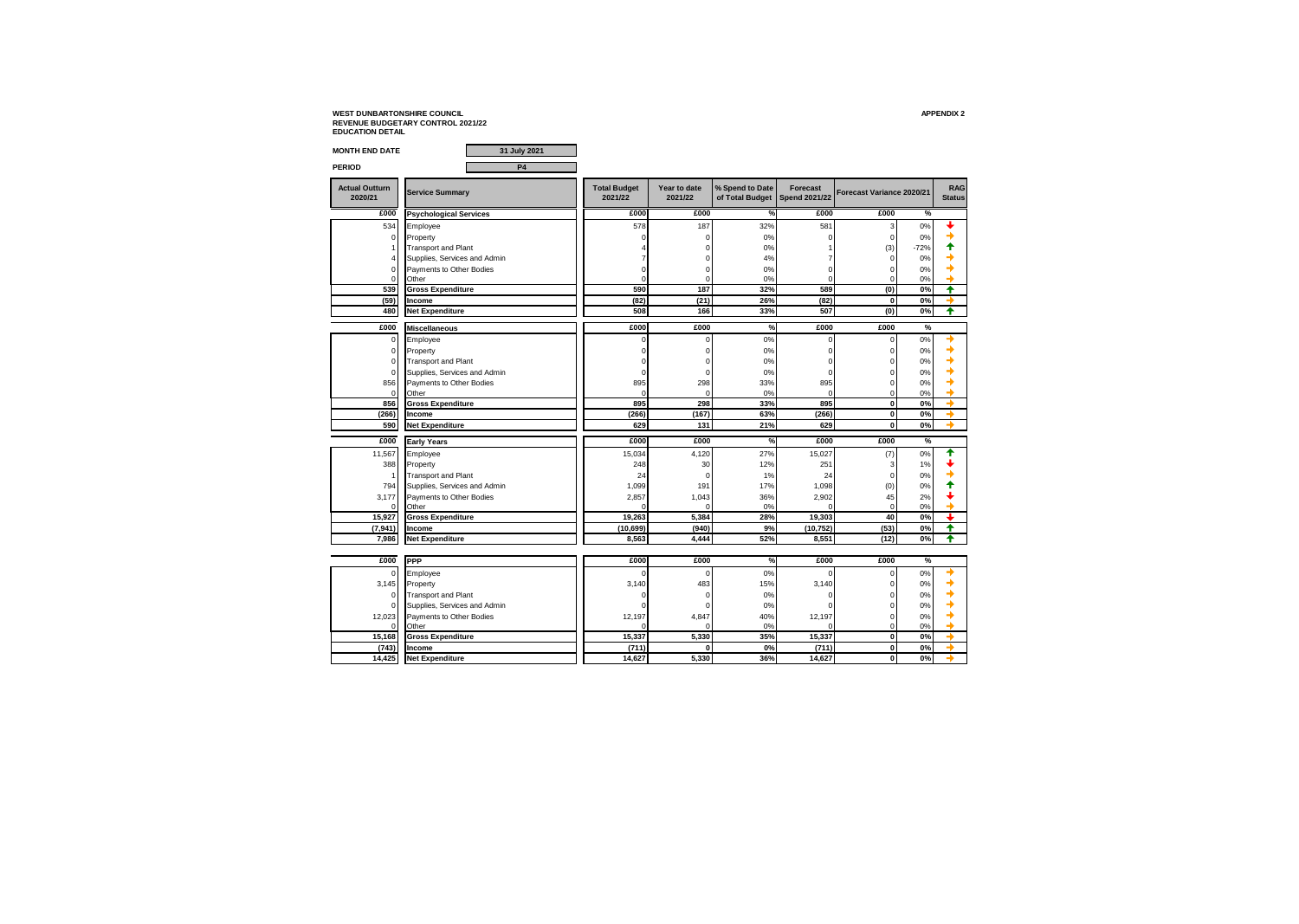| <b>MONTH END DATE</b>            | 31 July 2021                     |                                |                         |                                    |                                         |                           |        |                             |
|----------------------------------|----------------------------------|--------------------------------|-------------------------|------------------------------------|-----------------------------------------|---------------------------|--------|-----------------------------|
| <b>PERIOD</b>                    | <b>P4</b>                        |                                |                         |                                    |                                         |                           |        |                             |
| <b>Actual Outturn</b><br>2020/21 | <b>Service Summary</b>           | <b>Total Budget</b><br>2021/22 | Year to date<br>2021/22 | % Spend to Date<br>of Total Budget | <b>Forecast</b><br><b>Spend 2021/22</b> | Forecast Variance 2020/21 |        | <b>RAG</b><br><b>Status</b> |
| £000                             | <b>Curriculum for Excellence</b> | £000                           | £000                    | %                                  | £000                                    | £000                      | %      |                             |
| $\mathbf 0$                      | Employee                         | 0                              | $\mathbf 0$             | 0%                                 | $\mathbf 0$                             | 0                         | 0%     |                             |
| $\mathbf 0$                      | Property                         | 0                              | 0                       | $0\%$                              | $\Omega$                                | 0                         | 0%     |                             |
| $\mathbf 0$                      | <b>Transport and Plant</b>       | $\overline{\mathcal{L}}$       | 0                       | 0%                                 | 2                                       | 0                         | 0%     |                             |
| 6                                | Supplies, Services and Admin     | 182                            | 36                      | 20%                                | 182                                     | 0                         | 0%     |                             |
| 51                               | Payments to Other Bodies         | 20                             | $\mathbf 0$             | 0%                                 | 20                                      | 0                         | 0%     |                             |
| $\mathbf 0$                      | Other                            | 0                              | 0                       | 0%                                 | $\Omega$                                | 0                         | 0%     |                             |
| 57                               | <b>Gross Expenditure</b>         | 204                            | 36                      | 18%                                | 204                                     | Ō                         | 0%     |                             |
| (2)                              | Income                           | $\mathbf{0}$                   | $\mathbf{0}$            | 0%                                 | $\mathbf{0}$                            | 0                         | 0%     |                             |
| 55                               | Net Expenditure                  | 204                            | 36                      | 18%                                | 204                                     | 0                         | 0%     |                             |
| £000                             | <b>Central Admin</b>             | £000                           | £000                    | %                                  | £000                                    | £000                      | %      |                             |
| 113                              | Employee                         | 111                            | 37                      | 34%                                | 111                                     | 0                         | 0%     |                             |
| 403                              | Property                         | 8                              | $\mathbf 0$             | 0%                                 | 8                                       | 0                         | 0%     |                             |
| $\mathbf 0$                      | <b>Transport and Plant</b>       | $\Omega$                       | 0                       | 0%                                 | $\Omega$                                | 0                         | 0%     |                             |
| 354                              | Supplies, Services and Admin     | 53                             | 14                      | 27%                                | 53                                      | $\Omega$                  | 0%     |                             |
| 177                              | Payments to Other Bodies         | 248                            | 61                      | 25%                                | 248                                     | $\Omega$                  | 0%     |                             |
| 1,070                            | Other                            | $\Omega$                       | 1,433                   | 0%                                 | 1,433                                   | 1,433                     | 0%     |                             |
| 2,117                            | <b>Gross Expenditure</b>         | 421                            | 1,546                   | 367%                               | 1,854                                   | 1,433                     | 341%   |                             |
| (862)                            | Income                           | (57)                           | (1.452)                 | 2537%                              | (1.491)                                 | (1.434)                   | 2505%  | ♠                           |
| 1,255                            | <b>Net Expenditure</b>           | 364                            | 94                      | 26%                                | 363                                     | (0)                       | 0%     | ♠                           |
| £000                             | <b>Workforce CPD</b>             | £000                           | £000                    | %                                  | £000                                    | £000                      | %      |                             |
| 241                              | Employee                         | 302                            | 87                      | 29%                                | 302                                     | (0)                       | 0%     | ♠                           |
| $\mathbf 0$                      | Property                         | 0                              | 0                       | 0%                                 | $\Omega$                                | 0                         | 0%     |                             |
| $\mathbf 0$                      | <b>Transport and Plant</b>       |                                | 0                       | 0%                                 |                                         | 0                         | 0%     |                             |
| $\overline{1}$                   | Supplies, Services and Admin     | 22                             | 1                       | 6%                                 | 20                                      | (3)                       | $-11%$ |                             |
| 26                               | Payments to Other Bodies         | 13                             | 3                       | 20%                                | 13                                      | 0                         | 0%     |                             |
| $\mathbf 0$                      | Other                            | $\Omega$                       | $\mathbf 0$             | 0%                                 | $\Omega$                                | 0                         | 0%     |                             |
| 268                              | <b>Gross Expenditure</b>         | 338                            | 91                      | 27%                                | 335                                     | (3)                       | $-1%$  | ♠                           |
| $\mathbf 0$                      | Income                           | $\mathbf 0$                    | $\mathbf{0}$            | 0%                                 | $\mathbf 0$                             | 0                         | 0%     |                             |
| 268                              | <b>Net Expenditure</b>           | 338                            | 91                      | 27%                                | 335                                     | (3)                       | $-1%$  | ₳                           |
| £000                             | Performance & Improvement        | £000                           | £000                    | %                                  | £000                                    | £000                      | $\%$   |                             |
| 501                              | Employee                         | 500                            | 170                     | 34%                                | 498                                     | (2)                       | 0%     | ✦                           |
| $\mathbf 0$                      | Property                         | $\Omega$                       | 0                       | 0%                                 | C                                       | 0                         | 0%     |                             |
| $\mathbf 0$                      | <b>Transport and Plant</b>       |                                | 0                       | 0%                                 | 2                                       | 0                         | 0%     |                             |
| $\Omega$                         | Supplies, Services and Admin     | U                              | 0                       | 70%                                | $\Omega$                                | $\overline{0}$            | 0%     |                             |
| $\mathbf 0$                      | Payments to Other Bodies         | 0                              | 0                       | 0%                                 | $\mathbf 0$                             | 0                         | 0%     |                             |
| $\Omega$                         | Other                            | $\Omega$                       | $\Omega$                | 0%                                 | O                                       | $\Omega$                  | 0%     |                             |
| 501                              | <b>Gross Expenditure</b>         | 502                            | 170                     | 34%                                | 501                                     | (2)                       | 0%     | 4                           |
| (35)                             | Income                           | (50)                           | (17)                    | 34%                                | (50)                                    | 0                         | 0%     |                             |
| 466                              | <b>Net Expenditure</b>           | 452                            | 154                     | 34%                                | 450                                     | (2)                       | 0%     | ♠                           |